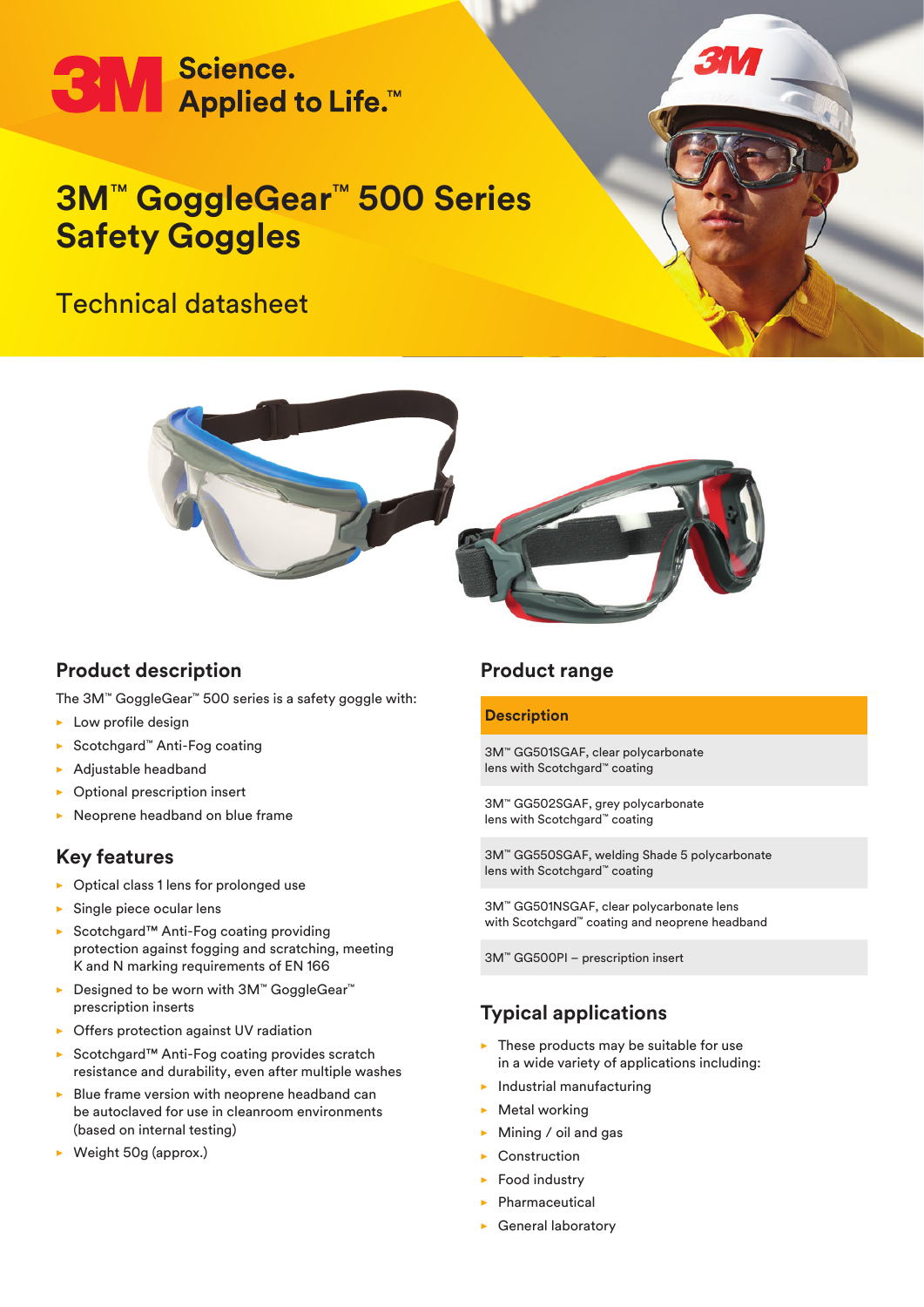#### **Intended use**

These products are intended for protection against a variety of hazards including liquid droplets (3), large dust particles (4), low energy impact (F) and medium energy impact (B) at extremes of temperature -5°C and +55°C (T) in accordance with EN 166:2001. These products also help protect against UV radiation in accordance with EN 170:2002.

The 3M™ GoggleGear™ lenses are also intended to give an enhanced level of protection against fogging and scratching from the Scotchgard™ coating which meets K rating for anti-scratch (AS) and N rating for anti-fog (AF) as per EN 166:2001.

Sterilisation by autoclaving - internal testing has been carried out on GG501NSGAF-EU samples subjected to 10x, 20x, 30x and 40x automatic cleaning and disinfection and sterilisation by autoclaving at 121°C. Testing was then carried out on the following properties:

- $\blacktriangleright$  mechanical performance (BT)
- $\blacktriangleright$  the anti-fog properties (K)
- $\triangleright$  the anti-scratch properties (N)
- $\triangleright$  optical performance (Class 1)

Based on the internal testing the claims remain valid.

NOTE: The GG550 lenses are assessed against EN 169:2002 for transmittance against welding filters. This product protects against high speed impact at medium energy at room temperature only.

#### **Use limitation**

- $\blacktriangleright$  Never modify or alter this product
- $\triangleright$  Do not use this product against hazards other than those specified in this document
- $\triangleright$  These products are NOT designed to be worn over prescription spectacles

#### **Standards and approval**

These products are type examined bySATRA Technology Europe Ltd, Bracetown Business Park, Clonee, Dublin 15, Dublin, Ireland. Notified Body No. 2777

These products are CE marked to the requirements of the Community Directive 89/686/EEC or European Regulation (EU) 2016/425.

[GB only]: These products are type examined by SATRA Technology Centre Limited, Wyndham Way, Telford Way, Kettering,Northamptonshire, NN16 8SD, United Kingdom. Approved Body No. 0321

These products are UKCA marked and meet the requirements of Regulation 2016/425 on personal protective equipment, as amended to apply in GB.

The applicable legislation can be determined by reviewing the Certificate and Declaration of Conformity at www.3M.com/Eye/certs.

#### **Materials listing**

| <b>Component</b>                 | <b>Material</b> |
|----------------------------------|-----------------|
| Lens                             | Polycarbonate   |
| Frame (rigid)                    | Polypropylene   |
| Frame (soft)                     | <b>TPE</b>      |
| Headband (apart from GG501NSGAF) | Nylon fibre     |
| Headband connector               | <b>Nylon</b>    |
| Headband (GG501NSGAF only)       | Neoprene        |

#### **Marking**

The products have demonstrated compliance with the requirements of EN 166:2001 and associated standards and bear the following marks:

| <b>Product</b> | Lens                          | <b>Marking</b>                                      |
|----------------|-------------------------------|-----------------------------------------------------|
| GG501SGAF-EU   |                               | 2C-1.2 3M 1 BT KN 3M EN 166 34 BT CE                |
|                |                               | GG501NSGAF-EU 2C-1.2 3M 1 BT KN 3M EN 166 3 4 BT CE |
|                | GG502SGAF EU 5-3.1 3M 1 BT KN | 3M EN 166 3 4 BT CE                                 |
| GG550SGAF-EU   | 5 3M 1 B KN                   | 3M EN 166 3 4 BT CE                                 |
| GG500PI-EU     | n/a                           | 3M EN 166 3 4 FT CE                                 |